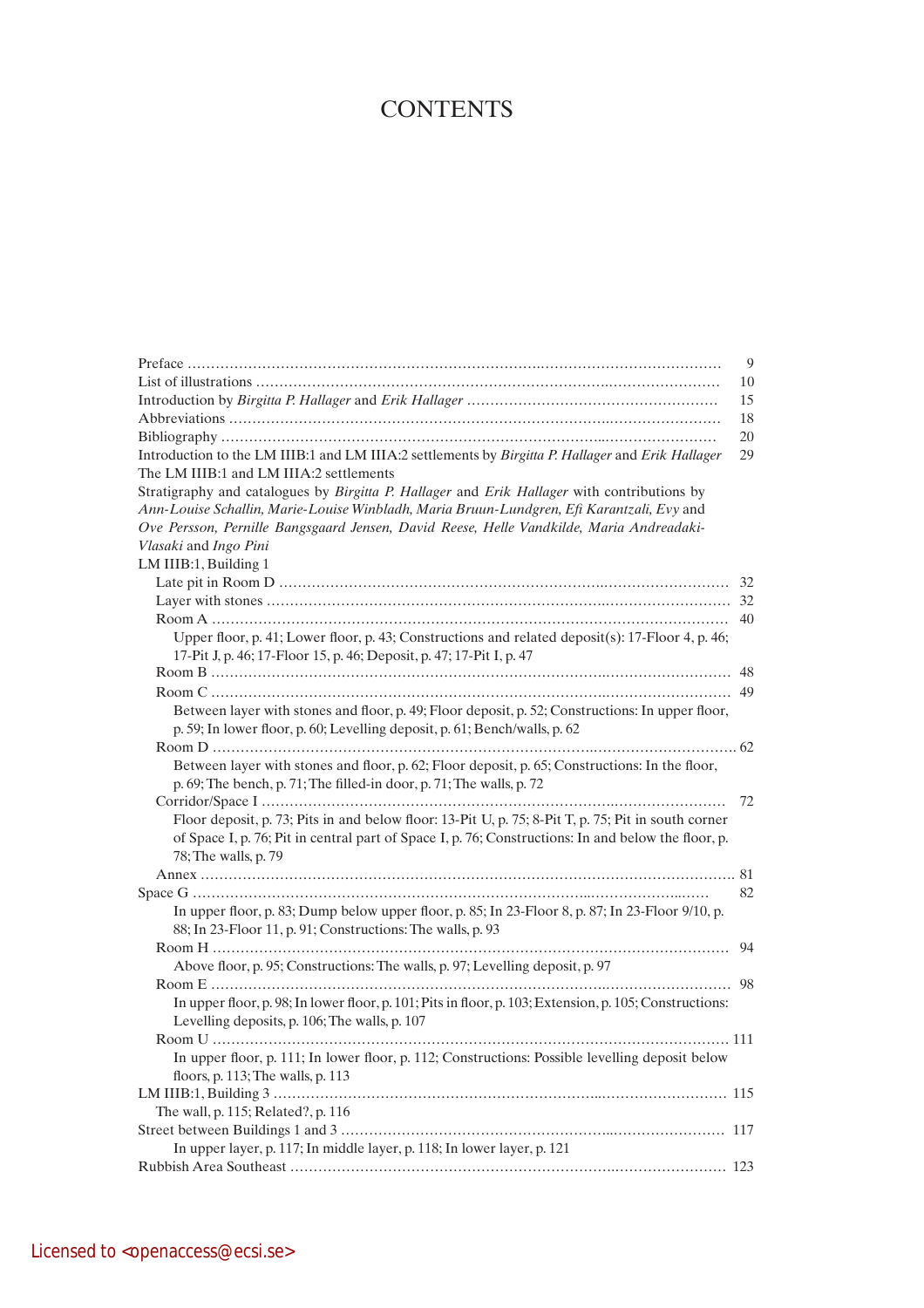| 20-Pit I, p. 123; 20-Pit H, p. 123; 20-Pit H2, p. 124; 20-Pit J, p. 126; 20-Pit M, p. 127                      |     |
|----------------------------------------------------------------------------------------------------------------|-----|
| LM IIIB:1, Building 2                                                                                          |     |
|                                                                                                                |     |
| Above upper floor, p. 129; Above lower floor, p. 129                                                           |     |
|                                                                                                                |     |
| Covering layer, p. 131; 19-Pit O, p. 131; Floor deposit, p. 133; In 19-Floor 11, p. 133; In 19-Floor           |     |
| 10, p. 133; Fill in western part, p. 133                                                                       |     |
|                                                                                                                |     |
|                                                                                                                |     |
| Deposit 1, p. 136; Deposit 2, p. 136; Deposit 3, p. 137; Deposit 4, p. 138; Deposit 5, p. 138; Depo-           |     |
| sit 6, p. 138; 19-Pit G, p. 138; 19-Pit M, p. 139; 19-Pit P, p. 139; 19-Pit Q, p. 144; 19-Wall 8, p. 150;      |     |
| 20-Pit P, p. 151; 19-Pit K2, p. 151; 20-Pit AG, p. 152; Related I, p. 152; Related II, p. 152; Related         |     |
| III, p. 153; Related IV: 19-Wall 10, p. 153                                                                    |     |
|                                                                                                                |     |
| Above southeast part, p. 155; Above northwest part, p. 155; Above south part, p. 156                           |     |
|                                                                                                                |     |
| Southeast floors, p. 157; Northwest floors, p. 157; South floors, p. 157; Below floors, p. 159;                |     |
| Walls, 3 <sup>rd</sup> phase, p. 159                                                                           |     |
|                                                                                                                |     |
| Southeast floors, p. 161; Northwest floors, p. 161; South floors, p. 163; Walls, 2 <sup>nd</sup> phase, p. 165 |     |
|                                                                                                                |     |
| Southeast floors, p. 165; Northwest floors, p. 166; 19-Pit T, p. 166; 19-Pit S, p. 167; South floors,          |     |
| p. 167; Walls, 1 <sup>st</sup> phase, p. 168                                                                   |     |
|                                                                                                                |     |
| Upper deposit, north of 12-Wall 15, p. 170; Lower deposit, north of 12-Wall 15, p. 174; Lower                  |     |
| deposit, south of 12-Wall 15, p. 175; Deposits younger than 9-Floor 2, p. 176; 11-Pit F2, p. 176;              |     |
| 12-Pit E, p. 179; 12-Pit K, p. 181                                                                             |     |
|                                                                                                                |     |
|                                                                                                                |     |
| Floor deposit, p. 182; 1/2-Floor 5, p. 183; Above 1/2-Floor 4, p. 183; In 1/2-Floor 4, p. 183;                 |     |
| Levelling deposit, p. 183                                                                                      |     |
|                                                                                                                |     |
| Deposits above the floors, p. 186; On the floors, p. 186; In the floors, p. 186; 2/4-Floor 13, p. 187;         |     |
| Below the floors, p. 187                                                                                       |     |
|                                                                                                                |     |
| Upper layer, p. 188; Lower layer, p. 189                                                                       |     |
|                                                                                                                |     |
| Upper layer, p. 190; Lower layer, p. 195                                                                       |     |
|                                                                                                                |     |
| Deposit 1, p. 195; Deposit 2, p. 196; 10-Pit 4, p. 197; Deposit 3, p. 198; 16-Pit I, p. 198                    |     |
| LM IIIA:2, Building 1                                                                                          |     |
|                                                                                                                |     |
| The upper floor in the central southern part, p. 199; Floor deposit in western part, p. 201; The               |     |
| lower floor, p. 201; Levelling deposit, p. 202; Levelling mixed with LM IB, p. 203                             |     |
|                                                                                                                | 204 |
|                                                                                                                | 204 |
| 15-Floor 5, p. 204; 7-Floor 4, p. 206; Levelling deposit, p. 206; 9/7-Pit A, p. 208                            |     |
|                                                                                                                | 210 |
| 12-Floor 5, west, p. 210; Below 12-Floor 5, west, p. 210; Related?, p. 211                                     |     |
|                                                                                                                | 212 |
|                                                                                                                | 212 |
| 9-Floor 2, p. 212; Levelling deposit, p. 212; 9-Pit, p. 214; Constructions: The walls, p. 214; Bed-            |     |
| ding, p. 214                                                                                                   |     |
|                                                                                                                | 216 |
| Pits and deposits: 13-Pits N/M/Q, p. 216; 15-Pit K, p. 216; Deposit 1, p. 217; Deposit 2, p. 220               |     |
|                                                                                                                |     |
| 13-Pit K, p. 221; Upper layer, p. 224: 20-Pit G, p. 224; 20-Pit L/AJ, p. 224; Deposit A, p. 229;               |     |
| Deposit B, p. 229; Lower layer, p. 229: 20-Pit K/N, p. 229; 20-Pit Q, p. 234                                   |     |